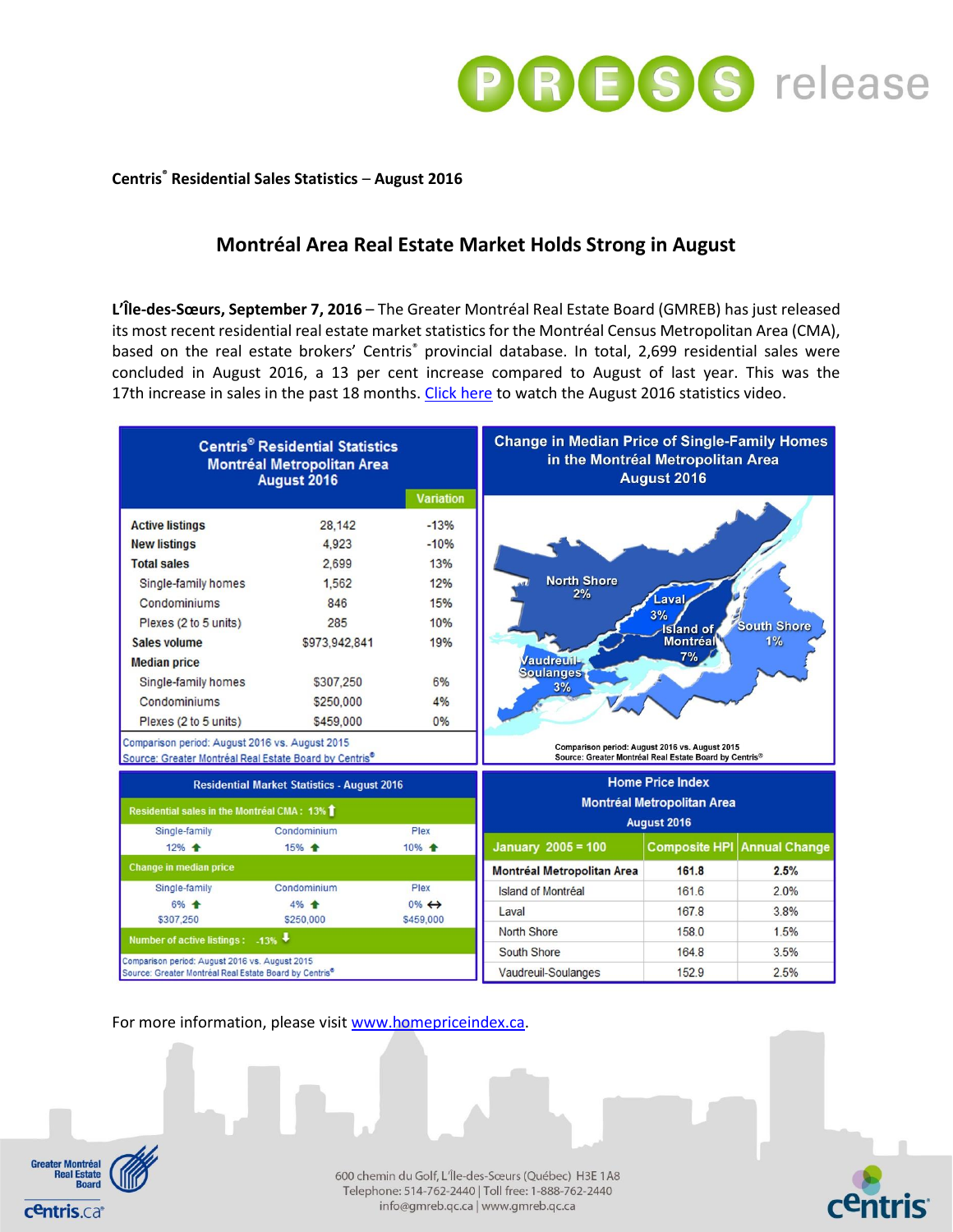

### **Sales by geographic area**

- In August, strong sales increases were registered in the areas of Vaudreuil-Soulanges (+24 per cent) and the South Shore (+18 per cent).
- The Island of Montréal and the North Shore also performed well, registering respective sales increases of 13 and 12 per cent.
- Laval registered a small decrease in sales (-2 per cent) for a third consecutive month.

# **Sales by property category**

 All three property categories contributed to the increase in sales in August: condominium sales jumped by 15 per cent, single-family home sales grew by 12 per cent and plex sales increased by 10 per cent.

### **Prices**

- The median price of single-family homes across the Montréal CMA rose by 6 per cent compared to August of last year, reaching \$307,250. This was the largest increase in almost five years.
- Half of all condominiums sold for more than \$250,000, corresponding to a 4 per cent increase in median price.
- Finally, for a second consecutive month, the median price of plexes (2 to 5 dwellings) remained unchanged at \$459,000.

#### **Number of properties for sale**

For an eleventh consecutive month, the supply of properties for sale continued to fall. The 28,142 listings in the Montréal CMA on the real estate brokers' Centris® system represent a 13 per cent decrease compared to August of last year.

"Market conditions are gradually tightening in the Montréal area," said Daniel Dagenais, President of the GMREB Board of Directors. "Only condominiums are still showing a surplus of inventory, which gives buyers a slight upper hand in negotiations," added Mr. Dagenais.

#### **About the Greater Montréal Real Estate Board**

The Greater Montréal Real Estate Board is a non-profit organization with more than 9,000 members: real estate brokers. Its mission is to actively promote and protect its members' professional and business interests in order for them to successfully meet their business objectives**.**



600 chemin du Golf, L'Île-des-Sœurs (Québec) H3E 1A8 Telephone: 514-762-2440 | Toll free: 1-888-762-2440 info@gmreb.qc.ca | www.gmreb.qc.ca